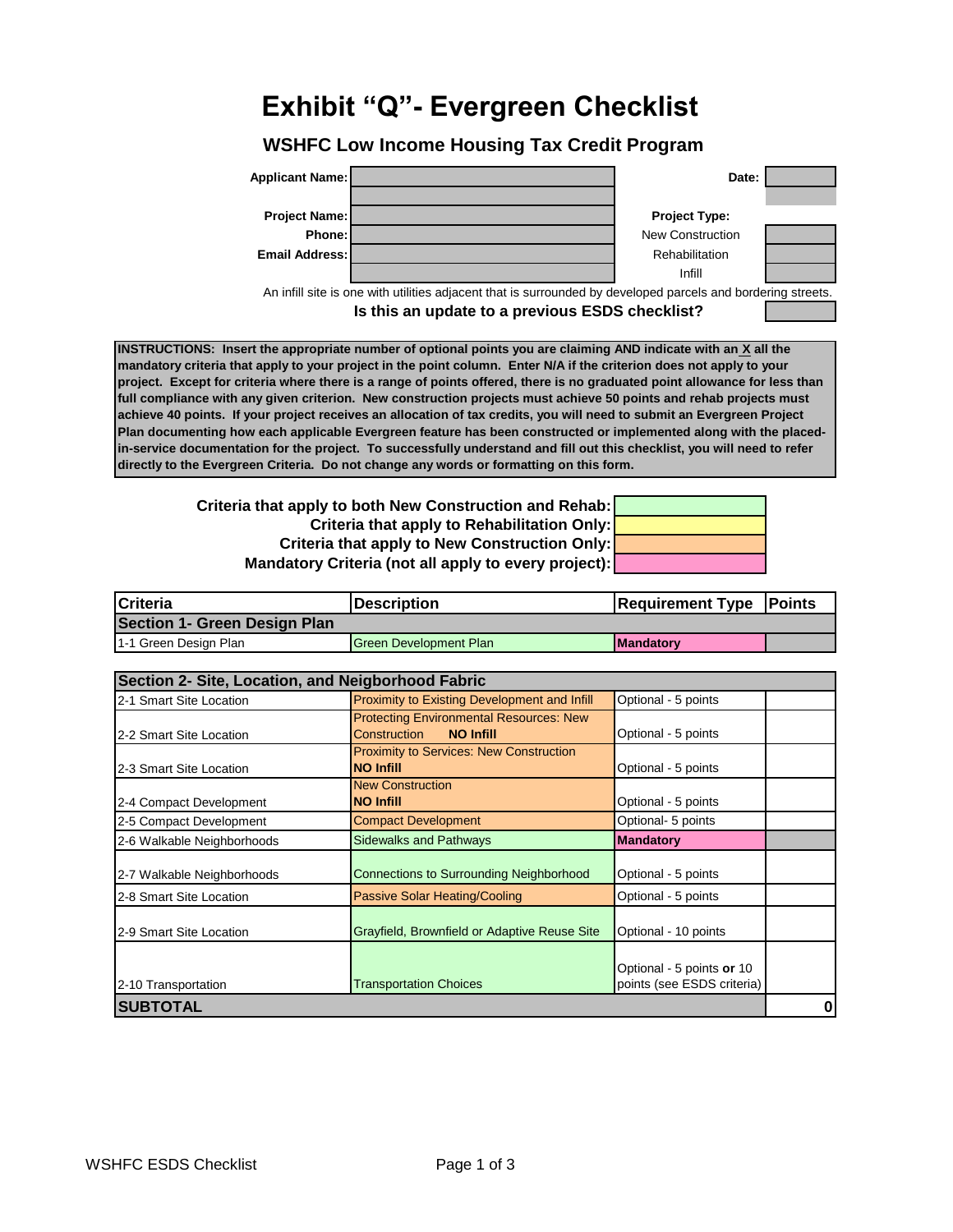| Section 3- Site Improvements |                                          |                     |              |
|------------------------------|------------------------------------------|---------------------|--------------|
| 3-1 Site Improvement         | <b>Environmental Remediation</b>         | <b>Mandatory</b>    |              |
| 3-2 Site Improvement         | <b>Erosion and Sedimentation Control</b> | <b>Mandatory</b>    |              |
| 3-3 Site Improvement*        | Landscaping                              | Optional - 5 points |              |
| 3-4 Site Improvement         | <b>Surface Water Management</b>          | Optional - 5 points |              |
| 3-5 Site Improvement         | <b>Storm Drain Labels</b>                | Optional - 2 points |              |
| <b>SUBTOTAL</b>              |                                          |                     | $\mathbf{0}$ |

\*You can choose 3-3 or 4-3, not both.

| <b>Section 4- Water Conservation</b> |                                |                          |  |
|--------------------------------------|--------------------------------|--------------------------|--|
| 4-1 Water-Conserving                 | Appliances and Fixtures        | <b>IMandatory</b>        |  |
| 4-2 Water-Conserving                 | <b>Appliances and Fixtures</b> | Optional - 2 to 8 points |  |
| 4-3 Water-Conserving*                | <b>Efficient Irrigation</b>    | Optional - 5 points      |  |
| <b>SUBTOTAL</b>                      |                                |                          |  |

| <b>Section 5- Energy Efficiency</b>         |                                                                                      |                                                                                                                                                       |          |  |
|---------------------------------------------|--------------------------------------------------------------------------------------|-------------------------------------------------------------------------------------------------------------------------------------------------------|----------|--|
| 5-1 Efficient Energy Use                    | <b>New Construction</b>                                                              | <b>Mandatory</b>                                                                                                                                      |          |  |
| 5-2 Efficient Energy Use                    | <b>Efficient Energy Use: Rehabilitation</b>                                          | <b>Mandatory</b>                                                                                                                                      |          |  |
| 5-3 Efficient Energy Use                    | <b>Energy Star Appliances</b>                                                        | Optional - up to 5 points:<br>3 points clothes washer, 1<br>point dishwasher, 1 point<br>refrigerator                                                 |          |  |
| 5-4 Efficient Lighting                      | <b>Efficient Lighting- Interior</b>                                                  | Optional - 5 points                                                                                                                                   |          |  |
| 5-5 Efficient Lighting                      | <b>Common Areas and Exterior</b>                                                     | <b>Mandatory</b>                                                                                                                                      |          |  |
| 5-6 Electricity Meter                       | <b>New Construction</b>                                                              | <b>Mandatory</b>                                                                                                                                      |          |  |
| 5-7 Additonal Reductions in Energy<br>Use** | <b>New Construction</b>                                                              | Optional - 5 points for<br>each 5% change                                                                                                             |          |  |
| 5-8 Additonal Reductions in Energy Use*     | <b>Rehabilitation</b>                                                                | Optional - 10 points                                                                                                                                  |          |  |
| 5-9 Efficient Energy Use                    | Photovoltaic (PV) Panels                                                             | Optional - Up to 20 points:<br>5 points-1000W, 3 points<br>each additional 500W                                                                       |          |  |
| 5-10 Efficient Energy Use                   | Photovoltaic (PV) Ready                                                              | Optional - 2 points                                                                                                                                   |          |  |
| 5-11 Efficient Energy Use                   | <b>Domestic Water Heating</b>                                                        | <b>Mandatory</b>                                                                                                                                      |          |  |
| 5-12 Efficient Energy Use                   | <b>Domestic Water Heating</b>                                                        | Optional - Up to 7 points:<br>On Demand 3 points or<br>Condensing Boiler 7<br>points or Heat Pump 7<br>points                                         |          |  |
| 5-13 Efficient Energy Use                   | <b>Solar Water Heating</b>                                                           | Optional - 10 points                                                                                                                                  |          |  |
| 5-14 Efficient Energy Use                   | Performance Tested Building Air Sealing                                              | Optional - 7 ACH 50 for 3<br>points or 5 ACH 50 for 7<br>points                                                                                       |          |  |
| 5-15 Efficient Energy Use                   | <b>Performance Tested Duct Sealing</b>                                               | Optional - 10 points                                                                                                                                  |          |  |
| 5-16 Efficient Energy Use                   | Space Heating and Cooling Equipment<br>Replacement                                   | Optional - Energy Star<br>Furnace 7 points, or other<br>Central Heating<br>Equipment for 5 points, or<br>Heat Pump Peformance<br>Testing for 2 points |          |  |
| 5-17 Efficient Energy Use**                 | Document Space Conditioning Savings of<br>50% or More Compared to National Standards | Optional - 17 points                                                                                                                                  |          |  |
| <b>SUBTOTAL</b>                             |                                                                                      |                                                                                                                                                       | $\bf{0}$ |  |

\*If you choose 5-8, you cannot also choose 5-14, 5-15, or 5-16. \*\*You can choose 5-7 or 5-17, not both.